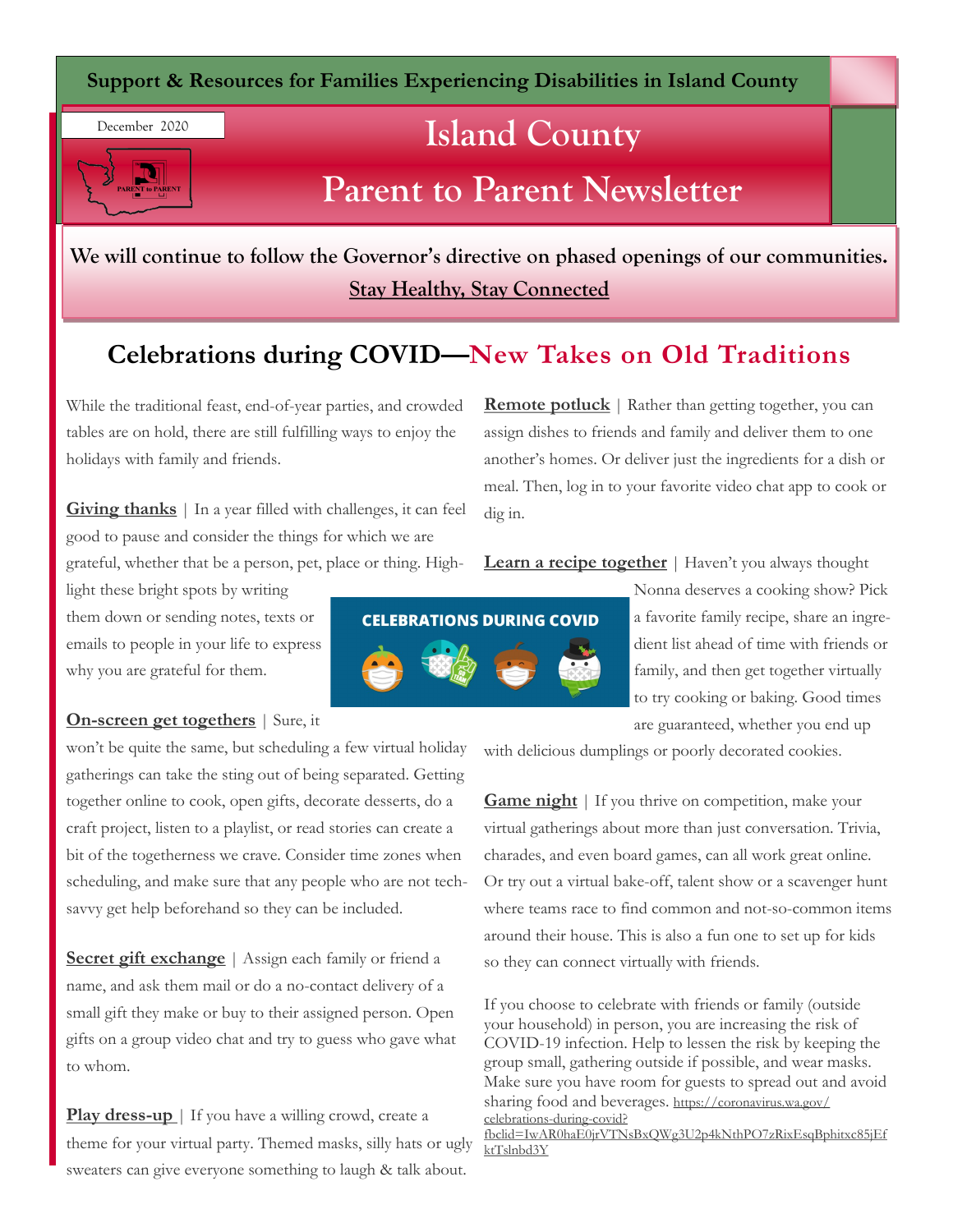# Looking for Family Fun Activities this Holiday Season?



Lightening of Langley: Langley sparkles for the holidays with the annual Lighting of Langley community celebration at 4 p.m. Saturday, November 28, 2020 at The Plaza on Second across from the fire house glass studio. Enjoy singing carols, sipping hot cocoa, and Santa! This annual tree-lighting kicks off the holiday season in the Village by the Sea.

Gingerbread House Workshop goes Viral: November 29 @ 1:00 AM GINGERBREAD HOUSE WORKSHOP goes viral. Sunday, November 29th 1:00 (while supplies last) The Friends of the Sno-Isle Library and CHWA volunteers will hand out gingerbread house kits to families in a drive up line at the library. Along with the kit will be instructions on how to enter their creation in our Gingerbread House virtual contest. Please visit coupevillehistoricwaterfront.com for more details.

Holly Jolly Holiday Parade & Shop & Stroll: Langley hosts its annual holiday parade at 1 p.m. on Saturday, December 5, 2020. Musicians, service and youth groups, pets, families and floats will march up and down First and Second Street.

Country Christmas' at the Fair: Bazaar boutique will be filled with unique hand crafted gifts and gift ideas for everyone! Come and enjoy some holiday music and free kids craft. Coffman Building, Island County Fairgrounds 819 Camano Ave, Langley WA, 98260 Free Admission Friday, November 27, 12-7pm, Saturday, November 28, 10am-4pm, Sunday, November 29, 10am-4pm, Friday, December 4, 12-7pm Saturday, December 5, 10am-4pm, Sunday, December 6, 10am-4pm

Other events pending. We will post other events on our Facebook page as they become available. **Events subject to change**. Check Chamber of Commerce before you leave.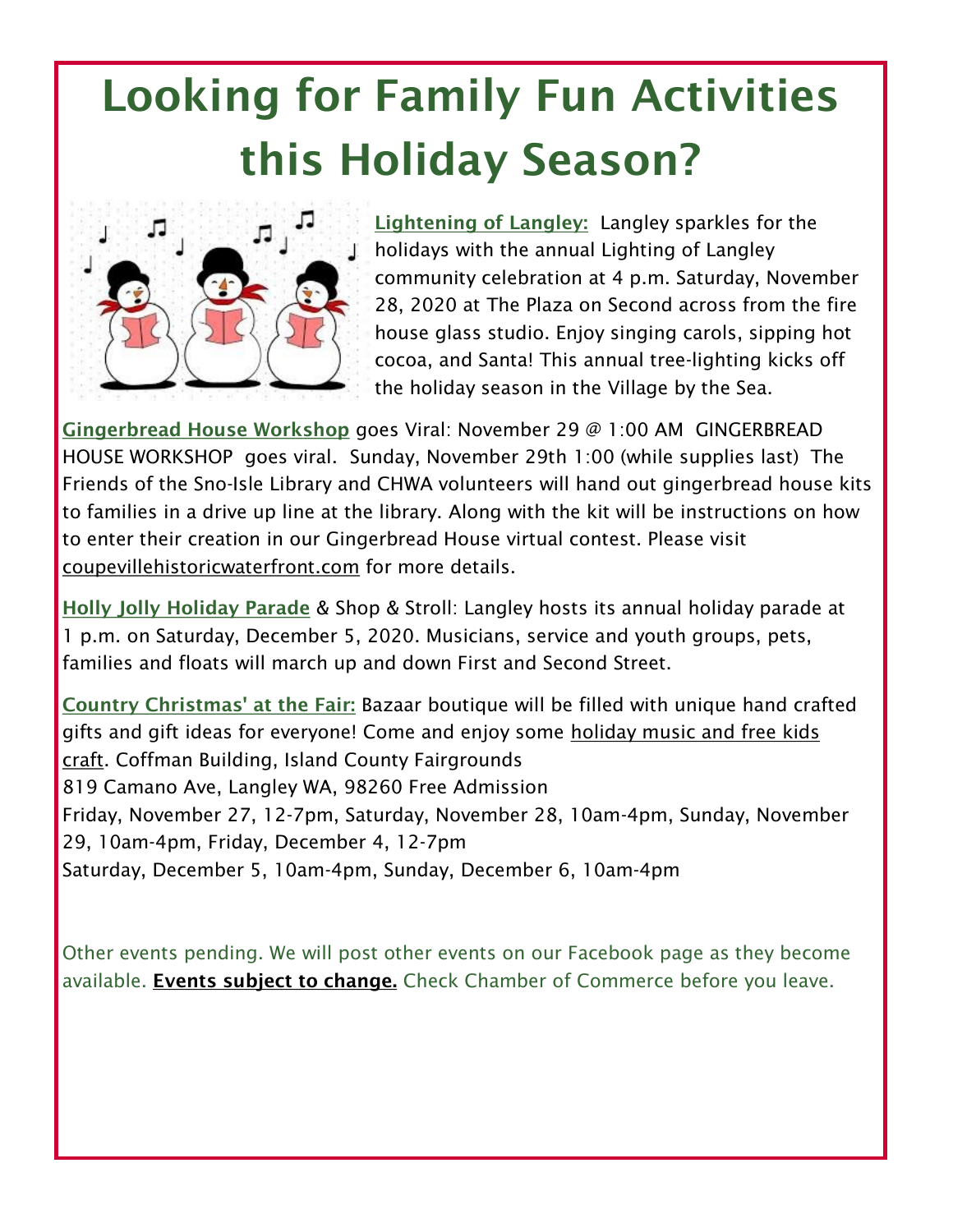# **How to Ask What Kids Are Feeling**

Ways to get insight into how your kids are handling stressful times Donna Freydkin

"Our job as parents isn't to provide certainty in a time of uncertainty. Our job is to help kids tolerate the uncertainty," explains Jerry Bubrick, PhD, a clinical psychologist at the Child Mind Institute.

Kids aren't stupid. Nor are they obtuse. They hear you discussing the increasingly dire COVID-19 news, they see headlines on your social media feed, and they understand that to a large extent, the stuff they once enjoyed doing is no longer in play. Playing epidemiologist isn't going to work. Kids don't need specific answers, they need broader certitude that they are loved and will be taken care of certitude that makes the ambiguity of the moment manageable.

### **How to validate their feelings**

"We want to teach them how to tolerate not knowing. You should let them explain how they're feeling and why, and you can help them validate those feeling by saying things like, 'I have similar worries. Let's brainstorm ideas on how we can make things better.' Instead of just giving answers, you want to have a conversation and compare notes," says Dr. Bubrick.

Getting kids, regardless of age, involved in problem-solving makes them feel empowered and like they're part of the solution. But as Dr. Bubrick points out, if you ask vague questions, you'll get vague answers, including the dreaded "I'm fine" (the quintessential conversational dead end). Dr. Bubrick's advice is to lead with curiosity and ask openended yet specific questions:

- What did you learn about today?
- What is something interesting or funny you heard about today?
- What was the most fun thing you did today?
- What are you most looking forward to tomorrow?
- What was the toughest part of your day today?

"Bedtime is not the right time. Kids are starting to wind down for the day. Anxious kids have more worries at night. Don't lead them down the path of more worry. And don't talk to them about this when they first wake up. Find a time, a neutral time, when there hasn't been a big argument. Look for a calm moment," says Dr. Bubrick.



He suggests having laid-back discussions either during dinner, or while taking a family walk. And he relies on a simple yet clever approach that gets people to open up.

"With my kids, I suggest a game: Like a rose. It's an icebreaker and it's our thing. You start and model the game. There are three components to the rose. The petal: 'Tell me something you liked about today.' The thorn: 'Tell me something you didn't like.' The bud: 'Tell me something you're looking forward to in the future.' You have to model it to get a response."

#### **Helping kids name feelings**

If your children aren't able to articulate how they're feeling, use a [feelings chart](https://www.fatherly.com/parenting/how-feelings-charts-help-anxious-kids/) and work your way from there. Some 5 year-olds can explain, with total clarity, what upended their emotions and why. Some teens, meanwhile, can barely manage a two-word response and won't dig deeper without gentle prodding. You want to have children be as specific as possible about what exactly they're feeling.

"If you can name it, you can tame it," says Dr. Bubrick.

His final note is just as applicable to kids as to their adult minders. Don't spin out. Don't catastrophize. And remind kids that no, their friends aren't having secret sleepovers or hitting the playground. We're all stuck at home together.

"We want to help kids stay in the moment. It's so easy to get wrapped up in the unknown. All we know is what's happening to us right now. We have each other. We're connected to our friends. Let's focus on that. We'll deal with tomorrow, tomorrow," he says.